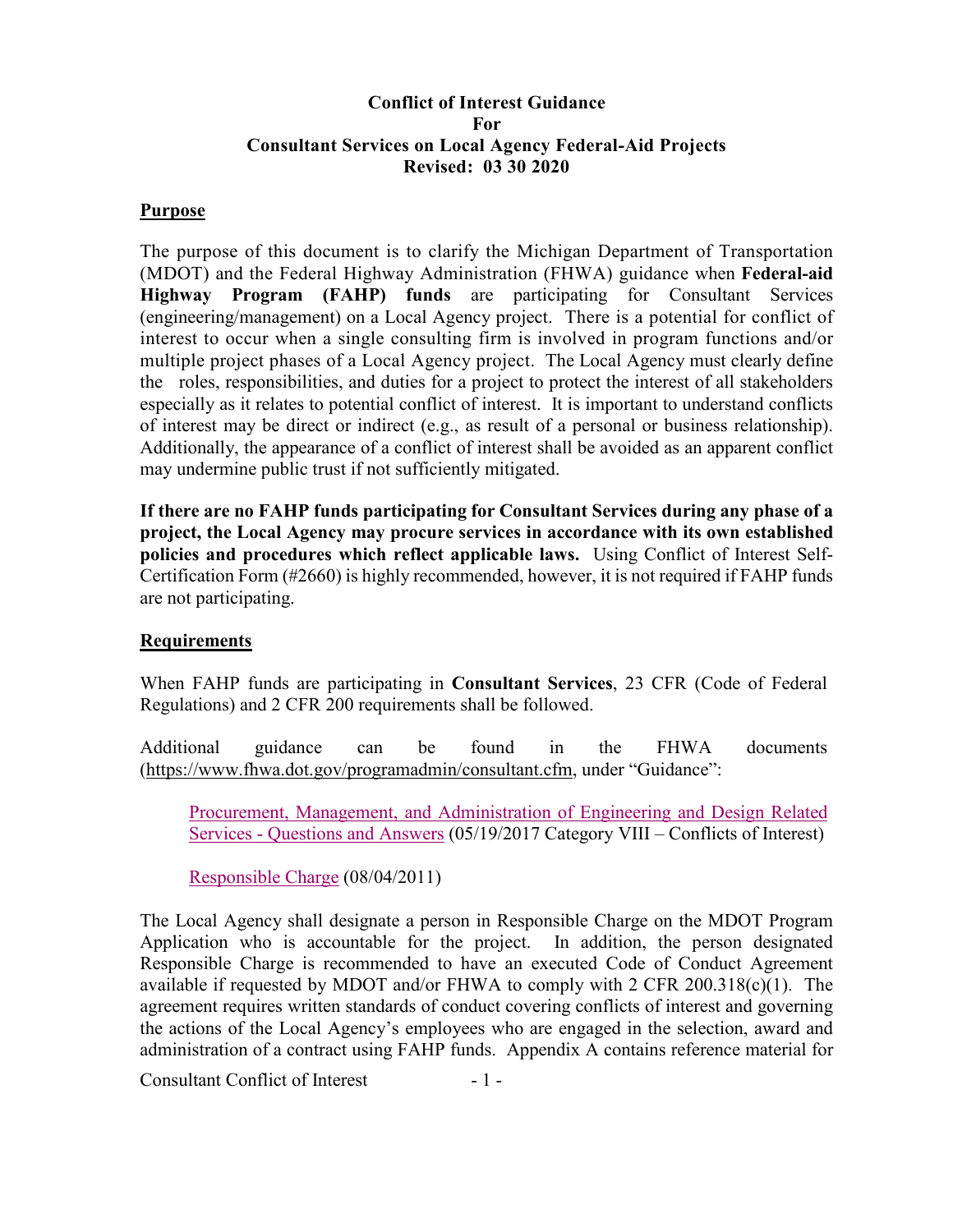the creation/development of the Code of Conduct agreement which addresses the principals of ethical conduct.

If FAHP funds are used on Consultant Services for any phase of a project, the Conflict of Interest Self-Certification Form (#2660) shall be completed and submitted to Local Agency Programs (LAP) with the Program Application form. If any changes are made later, it is the Local Agency's responsibility to ensure an updated form is re-submitted to LAP (prior to letting) or the MDOT Transportation Service Center (TSC) Construction Engineer (after letting).

# **MDOT Responsibilities**

On Local Agency FAHP funded projects, MDOT Local Agency Program Section (MDOT LAP) will review the submitted documents for completeness.

Additionally, FHWA or MDOT may identify a project as a high-risk project, warranting special oversight and additional approval actions, as appropriate, based on cost and risk thresholds (as specified in 2 CFR 200.207).

#### **Prohibited Scenarios**

If FAHP funds are intended for use on Consultant Services (engineering/management) on any phase of a project, then **the following scenarios constitute a conflict of interest and are not allowed**:

- 1. Multiple Project Phases as the Local Agency Engineer (23 CFR 1.33)
	- A consulting firm hired to serve as the Local Agency Engineer may provide either scoping/design or construction/inspection services on the project, but is prohibited from performing **both**. A consultant not serving or having the appearance of serving as the Local Agency's Engineer, may perform both the PE and CE work if proper mitigation is in place.
- 2. Real Estate Acquisition **and** Appraisal [49 CFR 24.102 (n)]
	- A consultant or its affiliate shall not provide both services (an exception is when the acquisition is uncomplicated, less than \$10,000 and a Waiver Valuation can be used).
- 3. Developer Affiliation (23 CFR 1.33)
	- A consultant or its affiliate shall not be eligible to participate in any phase of Consultant Services for a project if they provided or may provide Consultant Services to a developer on the same project or an adjacent project. In accordance with 23 CFR 1.33, a consultant and its affiliates agree not to have any public or private interest (and shall not acquire directly or indirectly any such interest in connection with the project) that would conflict or appear to conflict in any manner with the performance of the services for the project.
	- The consultant and its affiliates shall not provide any Consultant Services to a construction contractor or any entity that may have an interest in a project or an adjacent project for which it has provided services to MDOT or the Local Agency.

Consultant Conflict of Interest - 2 -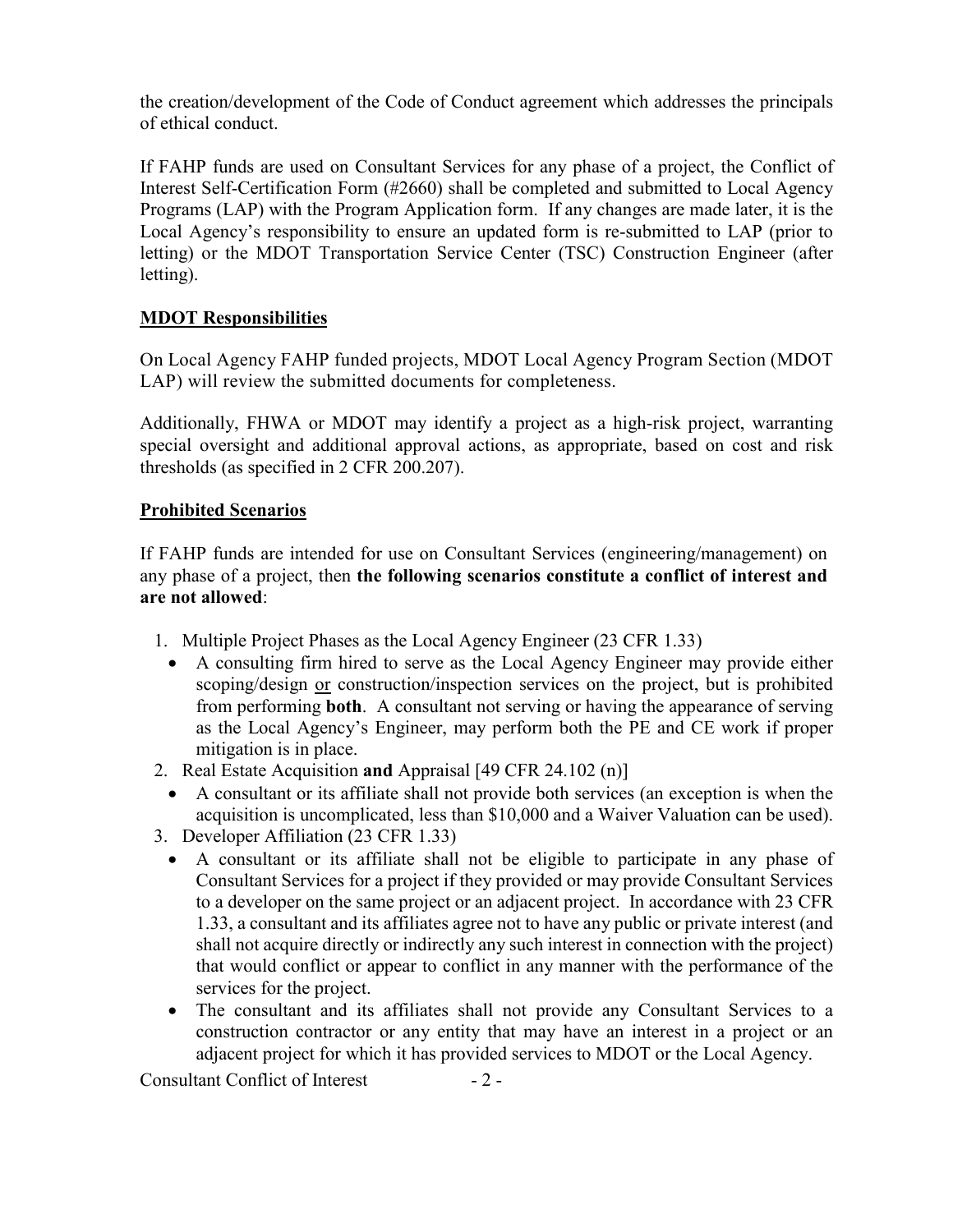- 4. A consultant serving in a management role on behalf of the Local Agency [23 CFR  $172.7$  (b)(5)]
	- Generally prohibited, however, permissible if the Local Agency has secured FHWA approval of the Request for Proposal (RFP). In addition, Consultants serving in a management roll on behalf of the Local Agency require FHWA approval of a Conflict of Interest mitigation plan prior to advertising.

The above list in not considered all inclusive. Other scenarios could be considered a conflict of interest. It is recommended Local Agencies request consultants refrain from submitting bids or proposals where a prohibited conflict or the appearance of a prohibited conflict of interest exists. If a Local Agency is uncertain, they should contact MDOT LAP. The Local Agency shall require the prime consultant and subconsultants to disclose all other interests which may be considered a conflict of interest for each phase of the project.

## **Mitigatable Scenarios**

All non-prohibited scenarios are allowable with varying levels of mitigation.

If a consultant or its affiliates are selected for a project phase utilizing FAHP funds, the Local Agency shall establish policies, procedures, practices and oversight controls to ensure conflict of interest or the appearance thereof does not exist. The Local Agency shall be able to demonstrate the administration of the Consultant Services contract(s) are being conducted in a manner complying with state and federal laws, regulations, and requirements, as well as assuring adequate opportunity for fair competition.

If a Local Agency intends to use FAHP funds on Consultant Services, then MDOT will require the Local Agency to complete a mitigation plan by filling out the Conflict of Interest Self-Certification Form (#2660) and submit it to MDOT LAP prior to requesting FAHP funding for any phase(s). The Conflict of Interest Self-Certification Form (#2660) shall be submitted with or prior to the Program Application. See "Control Procedure" below for further information.

MDOT requires a Third-Party Agreement between the Local Agency and a Consultant selected for project phases using FAHP funds. MDOT LAP will review and approve the Third-Party Agreement prior to authorizing the Local Agency to proceed with the specified service. Conflict of Interest language and the Local Agency signed Conflict of Interest Self-Certification Form (#2660) will be incorporated by reference in the Third- Party Agreement.

## **Control Procedures**

Local Agencies procuring Consultant Services for project phases utilizing FAHP funds shall develop and sustain organizational capacity and provide the resources and training necessary for the procurement, management and administration, engineering, and design related consultant services specified in 23 CFR 172.5(c).

Consultant Conflict of Interest - 3 -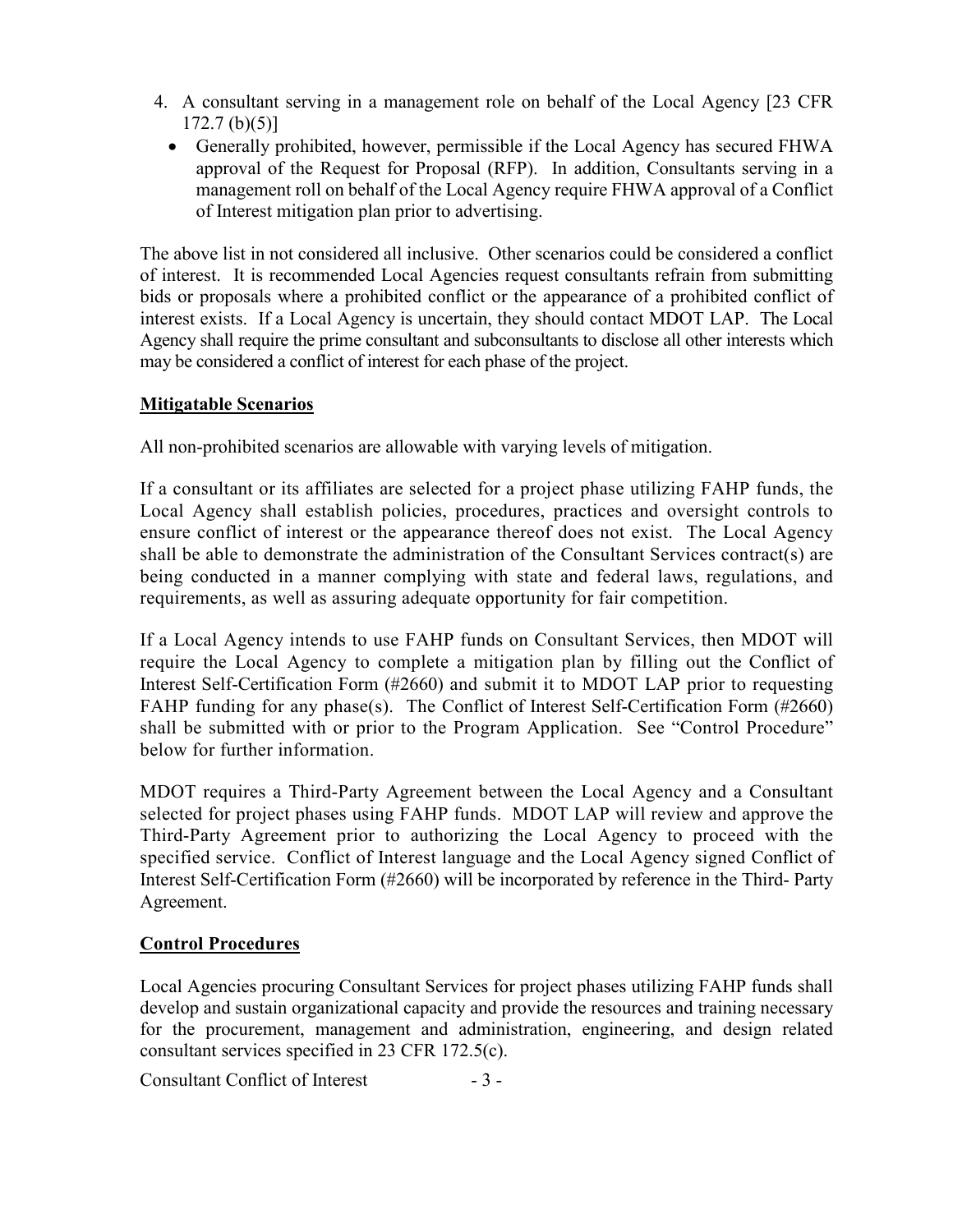During the review of the completed Conflict of Interest Self-Certification Form (#2660), if MDOT LAP perceives there is a potential conflict of interest where the proposed mitigation is insufficient, MDOT LAP will inform the Local Agency immediately. The Local Agency may change their selected consultant or provide the consultant with the opportunity to avoid or otherwise mitigate the conflict or potential thereof. If the consultant and/or its affiliates cannot eliminate the conflict or choose to retain the interest constituting the conflict, the Local Agency will be asked to move on to the next most qualified consultant or undertake a new solicitation. If only one consultant responded to the initial solicitation (RFP), a new solicitation will be required to be undertaken by the Local Agency. Failure of a Local Agency to sufficiently document mitigation on the Conflict of Interest Self-Certification form will delay obligation of FAHP funds.

If a conflict of interest is identified by MDOT LAP or TSC during the performance of engineering/managing consultant services funded by FAHP, the Local Agency shall suspend duties and take all necessary corrective actions.

**If the conflict of interest cannot be mitigated to the satisfaction of MDOT or FHWA, FAHP funds with be withheld or withdrawn for the respective Consultant Services phase in question.**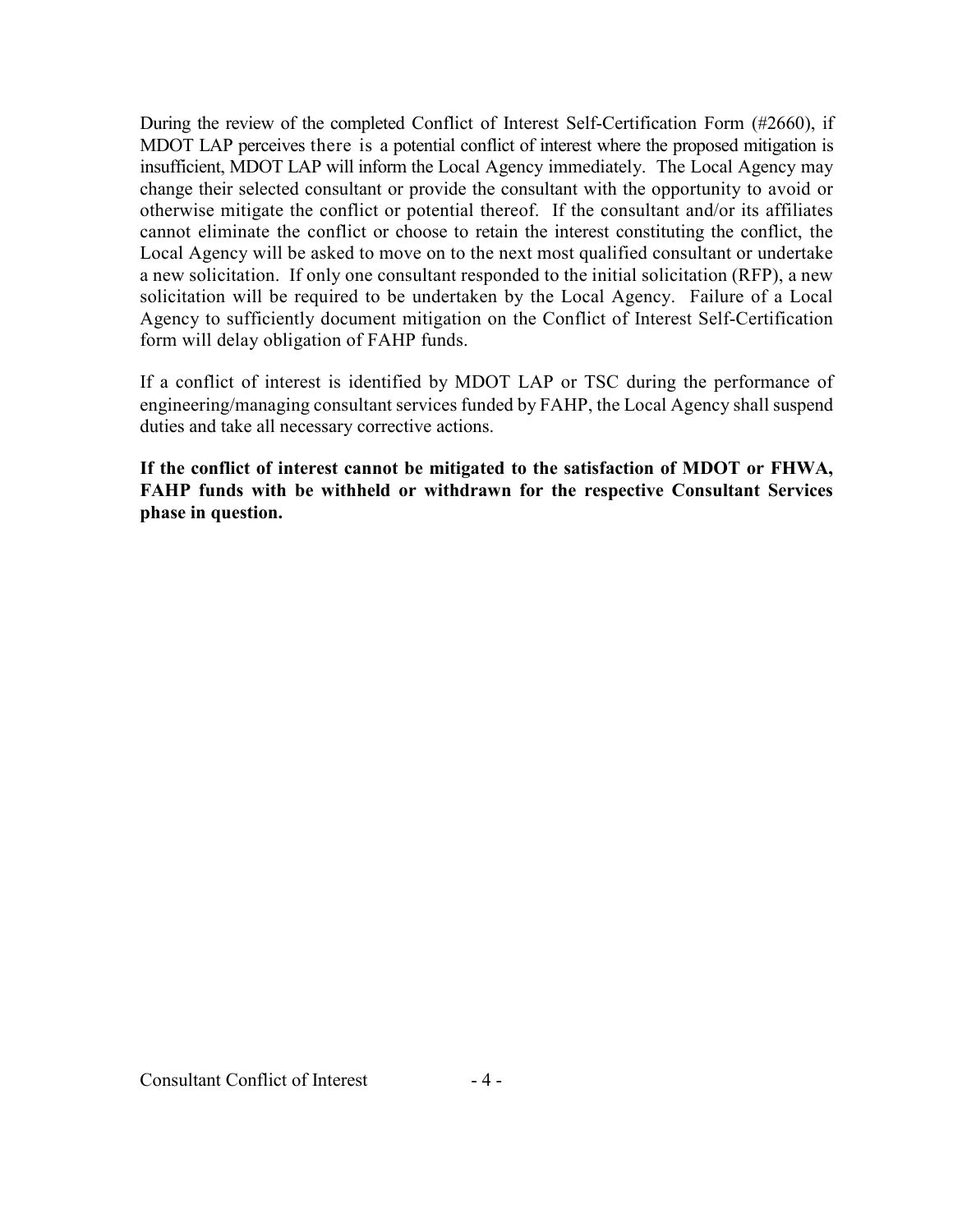# **Appendix A**

# **Guidance to Creating/Developing Code of Conduct Agreement for the Responsible Charge**

#### *Principles of Ethical Conduct for Government Officers and Employees*

The following Principles of Ethical Conduct are an excerpt from Executive Order 12674 of April 12, 1989, as modified by Executive Order 12731. These Principles apply to all employees of the Federal Government. *(FHWA/MDOT recommend the Local Agency use the same or similar language for the creation/development of a Responsible Charge Code of Conduct Agreement.):*

#### **Part I-Principles of Ethical Conduct**

**Section 101.** *Principles of Ethical Conduct.* To ensure every citizen can have complete confidence in the integrity of the Federal Government, each Federal employee shall respect and adhere to the fundamental principles of ethical service as implemented in regulations promulgated under sections 201 and 301 of this order:

- a. Public service is a public trust, requiring employees to place loyalty to the Constitution, the laws, and ethical principles above private gain.
- b. Employees shall not hold financial interests that conflict with the conscientious performance of duty.
- c. Employees shall not engage in financial transactions using nonpublic Government information or allow the improper use of such information to further any private interest.
- d. An employee shall not, except pursuant to such reasonable exceptions as are provided by regulation, solicit or accept any gift or other item of monetary value from any person or entity seeking official action from, doing business with, or conducting activities regulated by the employee's agency, or whose interests may be substantially affected by the performance or nonperformance of the employee's duties.
- e. Employees shall put forth honest effort in the performance of their duties.
- f. Employees shall make no unauthorized commitments or promises of any kind purporting to bind the Government.
- g. Employees shall not use public office for private gain.
- h. Employees shall act impartially and not give preferential treatment to any private organization or individual.
- i. Employees shall protect and conserve Federal property and shall not use it for other than authorized activities.
- j. Employees shall not engage in outside employment or activities, including seeking or negotiating for employment, that conflict with official Government duties and responsibilities.
- k. Employees shall disclose waste, fraud, abuse, and corruption to appropriate authorities.

Consultant Conflict of Interest - 5 -